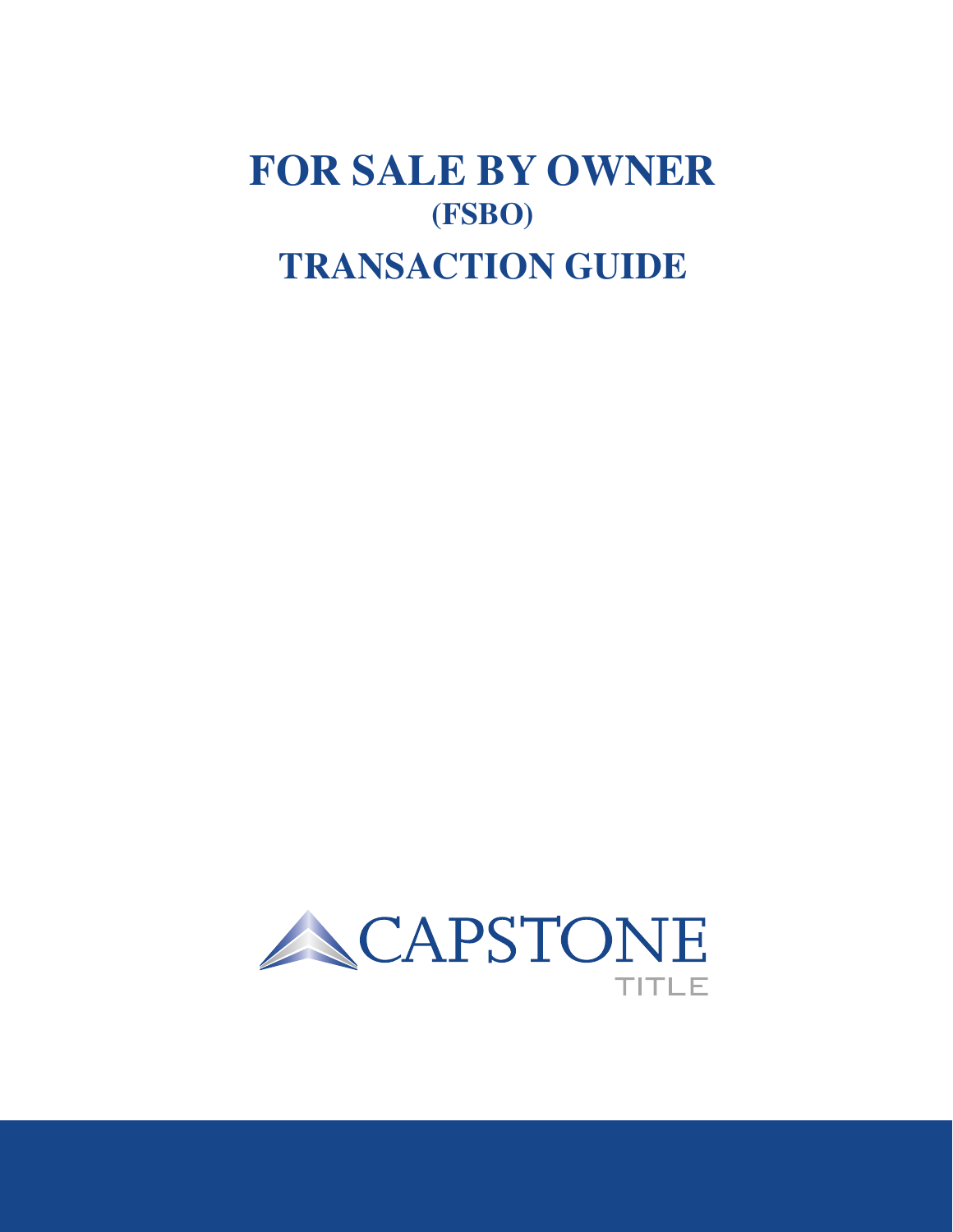## **For Sale By Owner—Steps to Selling your Home**

#### **PREPARE YOUR HOME FOR SALE**

Once you decide it is the right time to sell your home, you'll want to be sure the house is in good shape to hit the market. Your home should be clean and personal items such as photos or collections should be minimized so that prospective buyers can picture themselves in the home. Pay attention to curb appeal as well as odors inside the home. Make any needed repairs or touchups with the overall goal of making the house spacious and inviting.

Finally, have friends walk your home as a buyer would and get their opinions on how the home shows.

#### **PRICE YOUR HOME—APPRAISAL**

The best way to price your home is to contact a professional appraiser. You can also talk to sellers and buyers in your neighborhood and watch real estate listings in the newspaper and online to get a feel for market conditions in your area. Your timeframe for moving as well as your equity in the home may also impact your final asking price.

#### **PROFESSIONAL GUIDANCE**

Contacting a real estate lawyer to protect your interests as you negotiate and counter on offers is a good idea. While not required, real estate transactions are complicated, and a real estate lawyer can prove a good investment. Real estate agents are also experts on real estate transactions and are a good alternative to selling your own home. You'll want to run a title search on your home as well, as buyers will want to know that the property is free and clear of any encumbrances. Contact a local title agency to receive a title search on your property

#### **MARKET YOUR HOME**

Marketing your home starts with signage in the yard of the property providing contact information—local sign shops can provide these signs at a low cost. From there, the sky is the limit. With internet search engines, listing sites and social media outlets, marketing your home online is accessible and often affordable or even free. Word of mouth is a great tool as well. Use your creativity and remember the oldest marketing rule in the book—the more people that know your home is for sale, the greater the likelihood that it will sell.

#### **NEGOTIATE OFFERS, ACCEPT A CONTRACT**

When you receive an offer, you'll need to review it quickly and respond. This stage is where a real estate lawyer can be an asset. The state of Colorado has many required forms, which you can access on the Colorado Department of Regulatory Agencies' website: http://www.dora.state.co.us/real-estate/contracts/contracts.htm

Ask yourself the following when evaluating offers: Is the offer near your asking price? Have discounts or seller costs been buried within the clauses and contract additions of the offer? Do you have enough time to wait for another offer?

#### **HOME INSPECTIONS**

All real estate contracts give prospective buyers a right to have the property inspected, so be prepared for any required repairs or upgrades an inspector might find. Some sellers prefer to contact an inspector early in the process to avoid any unexpected surprises.

#### **BUYER APPRAISAL**

Once you accept a contract, the buyer's lender will order another appraisal to make sure the property is valued at the selling price. This step is why it is so important to be sure early on that your home is properly priced.

#### **PREPARE FOR CLOSING**

Closings generally occur 30-45 days after the contract acceptance. During this waiting period, you will want to contact your lender to let them know to accept a payoff, and you should also contact your utility providers to notify them that you are leaving.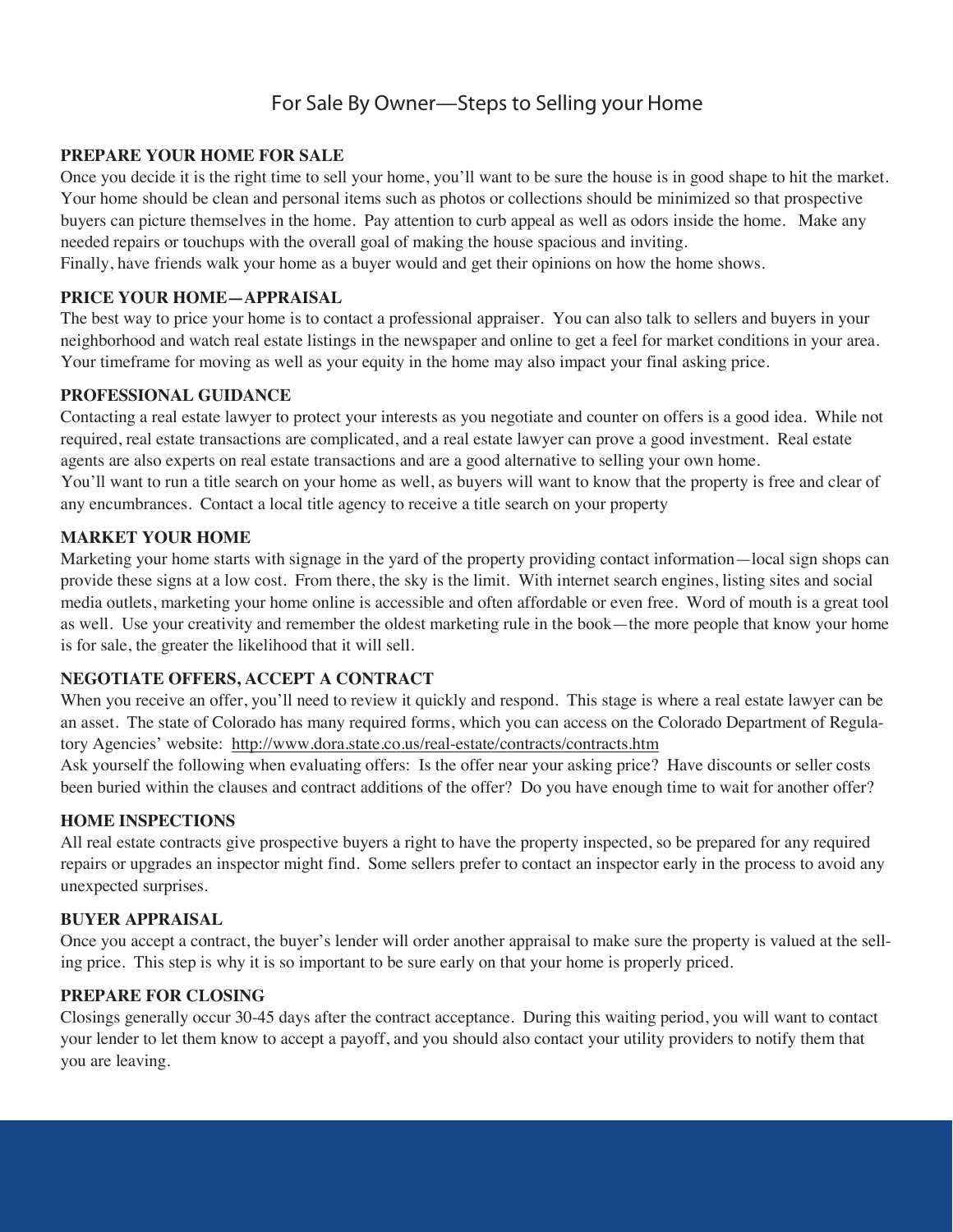## **Fees Incurred During the Settlement Process**

The contract will determine who is responsible for the fees involved in the transaction. Following is a list that the seller is typically responsible to cover:

- Payment of any outstanding liens against the property (mortgages, tax liens, judgments, mechanics liens, etc.)
- A prorated portion of the current year taxes as well as any tax amount due to the county for any prior years or delinquent taxes or any outstanding tax assessments.
- A prorated portion of Stormwater Enterprise (City of Colorado Springs)
- Title insurance premium for the new Owner's policy based on the purchase price.
- Homeowner Association Dues prorated and any special assessments collected. (if applicable)
- Any statement fees associated with obtaining HOA information (if applicable)
- Colorado State withholding tax (may be applicable if you are an out of state seller) call for further information on this.

## **Resources**

- **DORA**—The Consumer Corner at the Colorado Department of Regulatory Agencies' (DORA) is full of helpful information as well as needed forms and contract documents. Access the Consumer Corner by visiting: http://www.dora.state.co.us/real-estate/
- **Websites**—Other websites created for people selling their own homes provide paid listing opportunities and some educational information as well. A sampling of these sites includes:

www.ForSaleByOwner.com www.Owners.com www.FSBO.com

• **HomeClosing101**—is a good resource for educating yourself on title insurance, real estate terms, closing costs and the closing process and more.

Access this site at www.HomeClosing101.org

• **Real Estate Agents**—As professionals, real estate agents' primary job is to keep track of current legislation, contract guidelines and general market conditions. If you find selling a home on your own is too difficult, a real estate agent may be the right choice. CB Title works with many top-notch agents and would be happy to make a referral.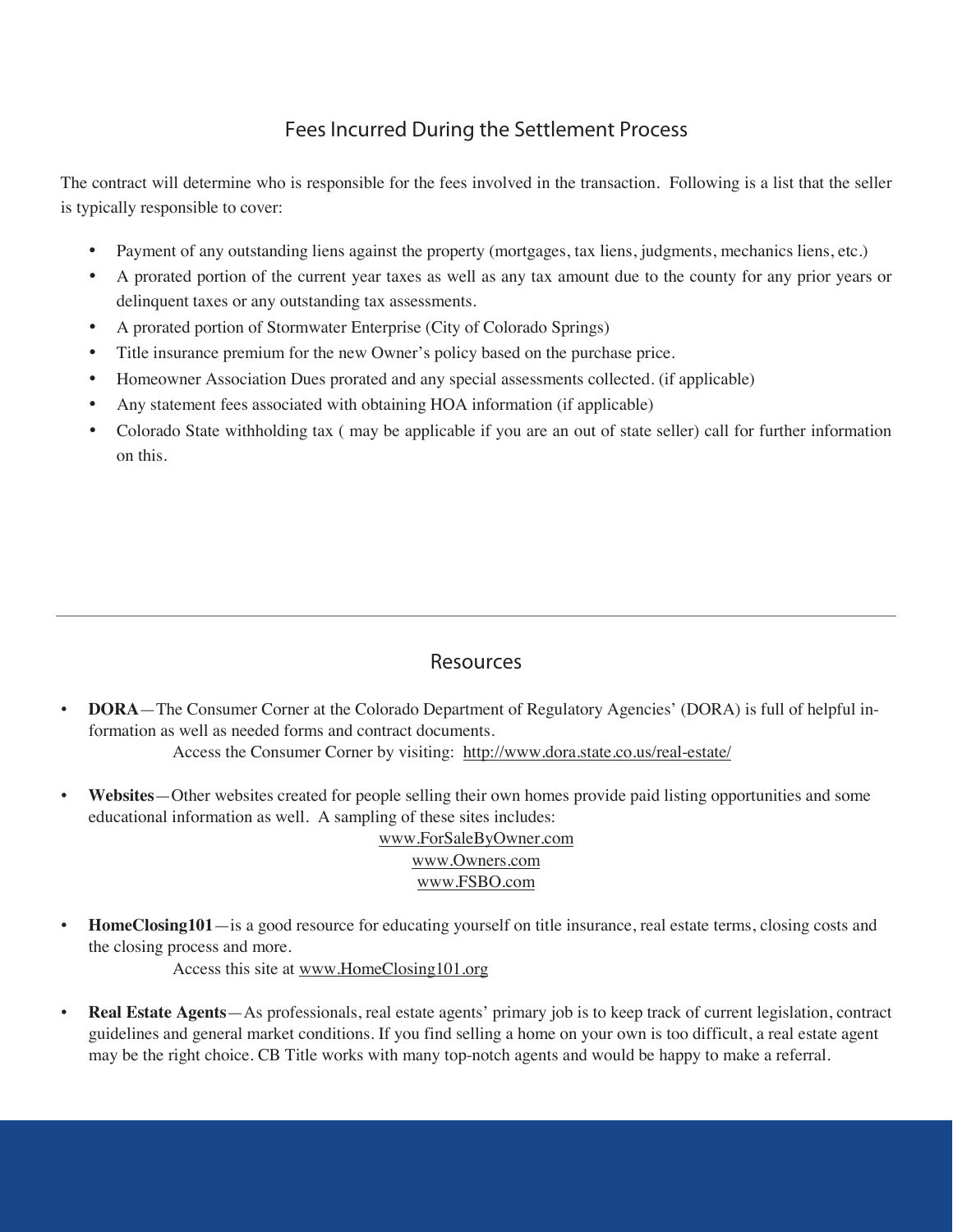### **Why do you need a title company?**

Once you have accepted a contract on your home, you'll need a title company for several key parts of the selling process. The standard contract requires the seller to provide evidence of title at their own expense and a current commitment for owner's title insurance. The title insurance is issued based on the amount of the sales price and an initial commitment is issued to provide information as to the search of the recorded documents; list the requirements to transfer title and any applicable exceptions.

The title company will provide transaction copies of said recorded documents to all parties for review.

During the contract process the title company will coordinate obtaining the requirements as set forth in the title commitment. They will order  $\&$  obtain any outstanding payoffs and coordinate the closing requirements and documents with the new buyers' lender.

The title company will act as the closing agent by preparing the settlement statement in accordance with the contract agreement and new lender instructions. The title company will prepare the warranty deed and other contract documents as instructed through the agreement. Generally, the title company will also be the agent presenting all loan documents, etc. for the new lender.